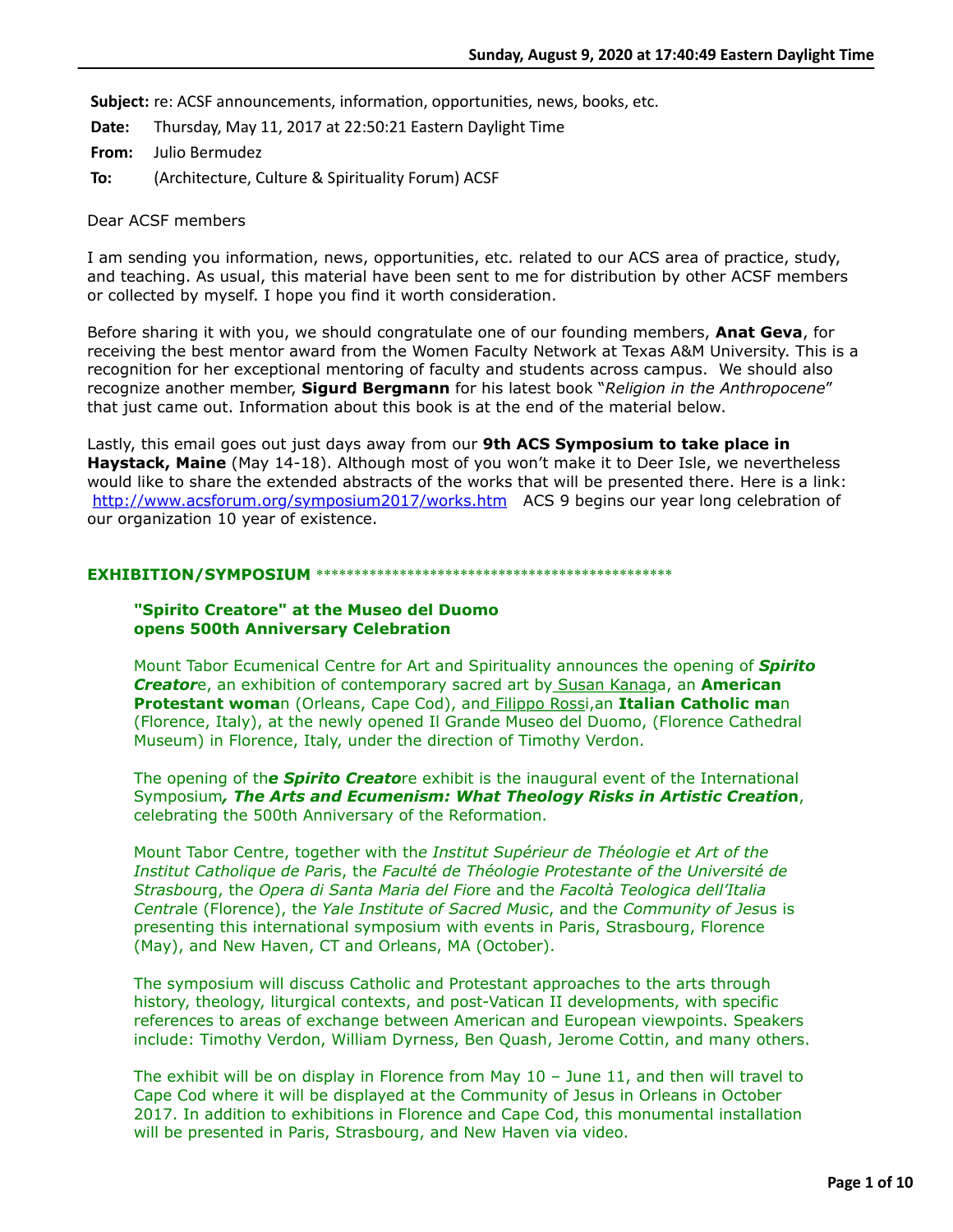## [\(https://youtu.be/75vx6rL1Q8o](https://youtu.be/75vx6rL1Q8o))

This monumental installation, inspired by the New Testament account of Pentecost and entit*led "Spirito Crea*tore," refers to God's creating of the world and breathing life into human beings; the Spirit who hovered over the primordial waters and covered the Virgin Mary with his shadow; the Spirit poured out by the resurrected Savior who redeemed humanity by his cross. The same Spirit works in the artists, enabling them to communicate through beauty. United by their faith in Christ, both artists are interested in the power of color and materials beyond literal representation -- an abstraction rich in iconic suggestion, able to accompany deep listening to God's Word.

## **CONFERENCES \*\*\*\*\*\*\*\*\*\*\*\*\*\*\*\*\*\*\*\*\*\*\*\*\*\*\*\*\*\*\*\*\*\*\*\*\*\*\*\*\***

CALL FOR PAPERS JOURNAL OF INTERIOR DESIGN

# **An Exploratory Journey of Spiritualty in Design and Architecture**

Special Journal Issues Sponsored by the Journal of Interior Design Under the auspices of Interior Design Educators Council

Spirituality is defined as the search for transcendent meaning can be expressed in religious practice or expressed exclusively in their relationship to nature, music, the arts, a set of philosophical beliefs, or relationships with friends and family (Astrow et al. 2001).

What is spirituality Whether from a historical or modern perspective, spirituality develops around a universal human experience that resonates with each of us in some way. While contemporary interpretations of spirituality focus around a deep sense of vitality or interconnectedness, historical accounts of spirituality discuss religious interpretations such as Christianity, Hinduism, Judaism, Buddhism, to poet Rumis definition which centers spirituality around creativity that evolves within the inner self rather than from external sources (Paintener, 2007). Ralph Waldo Emerson (1803-1882) advocated spirituality as an independent scholarly area of transcendentalism and modernists such as Piet Mondrian (1872-1944) and Jackson Pollack (1912-1956) believed spirituality centered on art and creative expressions.

The National Center for Cultural Competence promotes spirituality as a means of expression through religious or secular practices of creativity, the arts, music, philosophy or relationships with family or friends. Regardless of ones personal definition of spirituality, compilations of definitions of spiritualty focus upon such concepts as higher purpose, sacred transcendence, deep sense of aliveness, contemplative spaces, interconnectedness with oneself, search for meaning and strong senses of selfactualization. Accounts of spirituality also discuss the importance of adaptability of spirituality to ones time in life, the family life cycle, ones relationship through art or nature and search for meaning in life. According to Parker (2014), Stanford anthropologist Tayna Luhrmanns research claims that spirituality evolves through cultural understanding and therefore impacts interior spaces (Parker, 2014).

Today, issues of population shift, conflict, technology, natural resources, intercultural competence and a more interconnected world has manifested a global exploration and broad curiosity about spirituality. People across the world, in response to a complex, interconnected world, are seeking spirituality in many different forms. This special issue of the Journal of Interior Design welcomes visual essays, research papers, or case studies that explore the breadth and meaning of spirituality in the context of interior space. Examples of themes for submissions include, but are not limited to: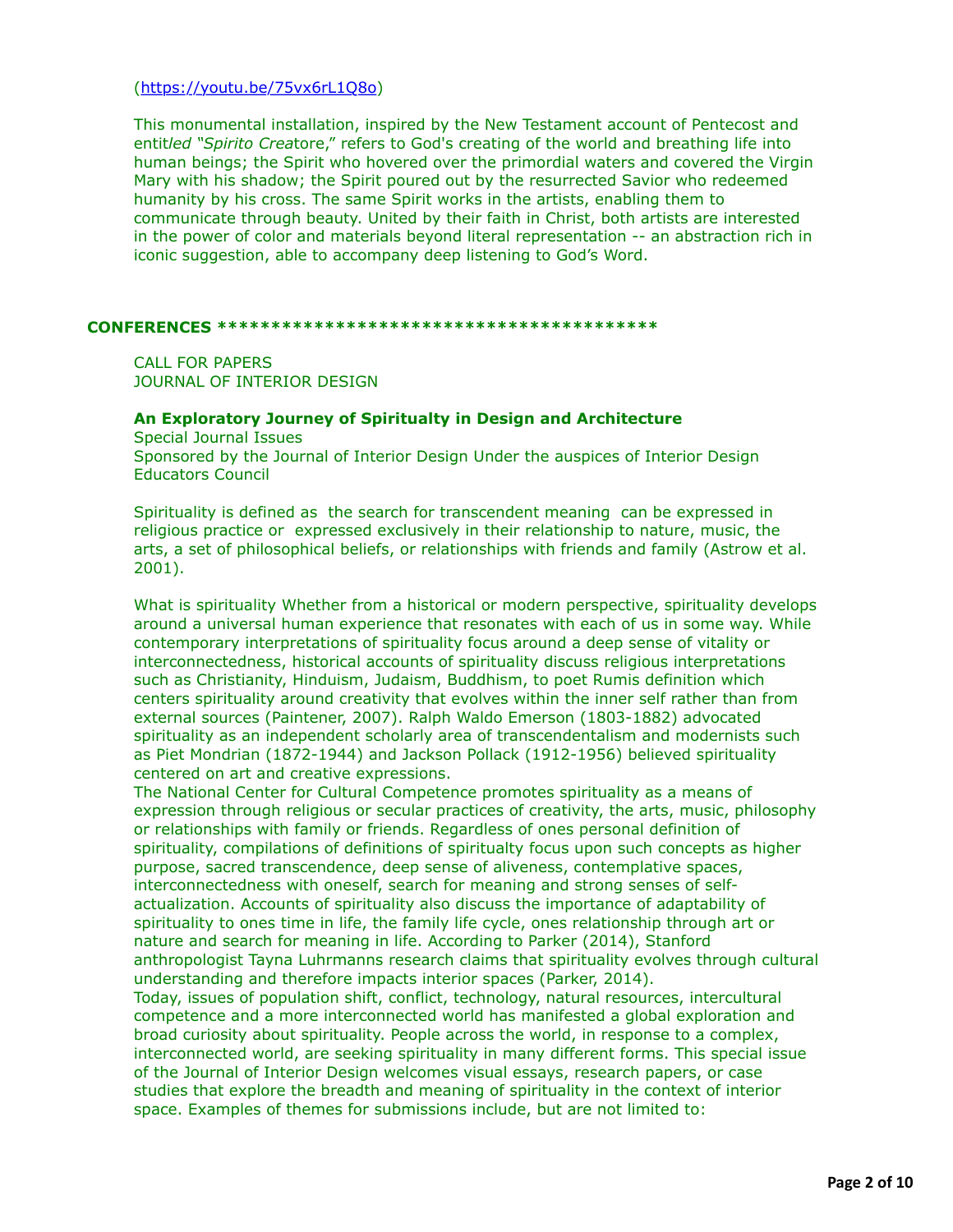## Contemplative spaces and healing

Sacred space as cultural/individual identity Designing for transcendence Cultural, social and/or geographic influences upon spirituality Interdisciplinary approaches to designing spiritual places Historical definitions of spirituality throughout time in architecture and interiors Critical analysis of spiritual spaces through the lens of the designer, architect, artist and/or end user(s)

The list of topics is not all-inclusive and all research should be original and demonstrate exceptional rigor in the search for new knowledge/ideas.

Astrow, A., Pulchalski, C., and Sulmasy, D. (2001). Religion, Spirituality, and Health Care: Social, Ethical, and Practical Considerations. American Journal of Medicine. 110: 283-287 as cited in National Center for Cultural Competence (2017), Body, mind, spirit, retrieved April 26, 2017 from

[https://nccc.georgetown.edu/body\\_mind\\_spirit/definitions\\_spirituality\\_religion.html.](https://nccc.georgetown.edu/body_mind_spirit/definitions_spirituality_religion.html) Paintener, C. (2007). The relationship between spirituality and artistic expression: Cultivating the capacity for imagining. Spirituality in Higher Education Newsletter, 3, (2), 1 6.

Parker, C. (December 16, 2014). Spirituality shaped through cultural understandings, Stanford Report, Retrieved April 20, 2017 from

[http://news.stanford.edu/news/2014/december/spiritual-christian-buddhist-12-16-](http://news.stanford.edu/news/2014/december/spiritual-christian-buddhist-12-16-14.html) 14.html.

## **Definitions**

Visual essays are understood to communicate the ideas by using visual and verbal language. They will often also have written elements that are integrated and linked with the visual elements of the text. While demonstrating and presenting speculative research and practice-based visual media, the visual elements of the essay form an integral part of an argument, interpretation, reading or idea expressed in an interior design. Rather than rely on the authority of textual language, images, photographs, drawings, sketches and diagrams that play a pivotal role in shaping an intellectual inquiry; it is important that the visual essay maintains a level of criticality. Visual essays should target one to eight high-resolution images and 2000-4000 words depending on the image-word relationship at play. Examples abound in recent years, though explicit to interior design/architecture and offering a range of approaches and strategies, one might refer to:

Julieanna Preston, Dear Rosa. IDEA Journal: Design Activism, guest edited by Dr. Lorella Di Cintio, 2014, pp. 4-13. ([http://idea-edu.com/journal/2014-idea-journal/\)](http://idea-edu.com/journal/2014-idea-journal/) Chapters 4-8, by Hammond, Preston, Leski, Weinthal and Chee respectively in Lori Brown (ed.), Feminist Practices: Interdisciplinary approaches to women in architecture, Ashgate, 2001, pp. 83-168.

Research papers are those that demonstrate development and engagement centered upon the theme of spirituality within the built environment. Interior design/interior architecture history, theory and practice through analysis, critique and synthesis are methods to explore the themed topic of spirituality under discussion. It is important that such research papers also reach to generate new understandings of spirituality and have the potential to build strong relationships between the theme and built environment and offer trajectories for its future as a making-thinking-doing practice. This mode of contribution should be between 5,000 7,000 words and include one to eight high-quality images.

 Walker, S. (2017). Design for life: Creating meaning in a distracted world. New York: Hariri, S. (March, 2017). How do you build a sacred space TED Ideas worth spreading. Retrieved April 26, 2017 from: [https://www.ted.com/speakers/siamak\\_hariri](https://www.ted.com/speakers/siamak_hariri).

Case Studies are in-depth and holistic approaches to investigating interior and architectural spaces within a specific context. Through critical investigation and process,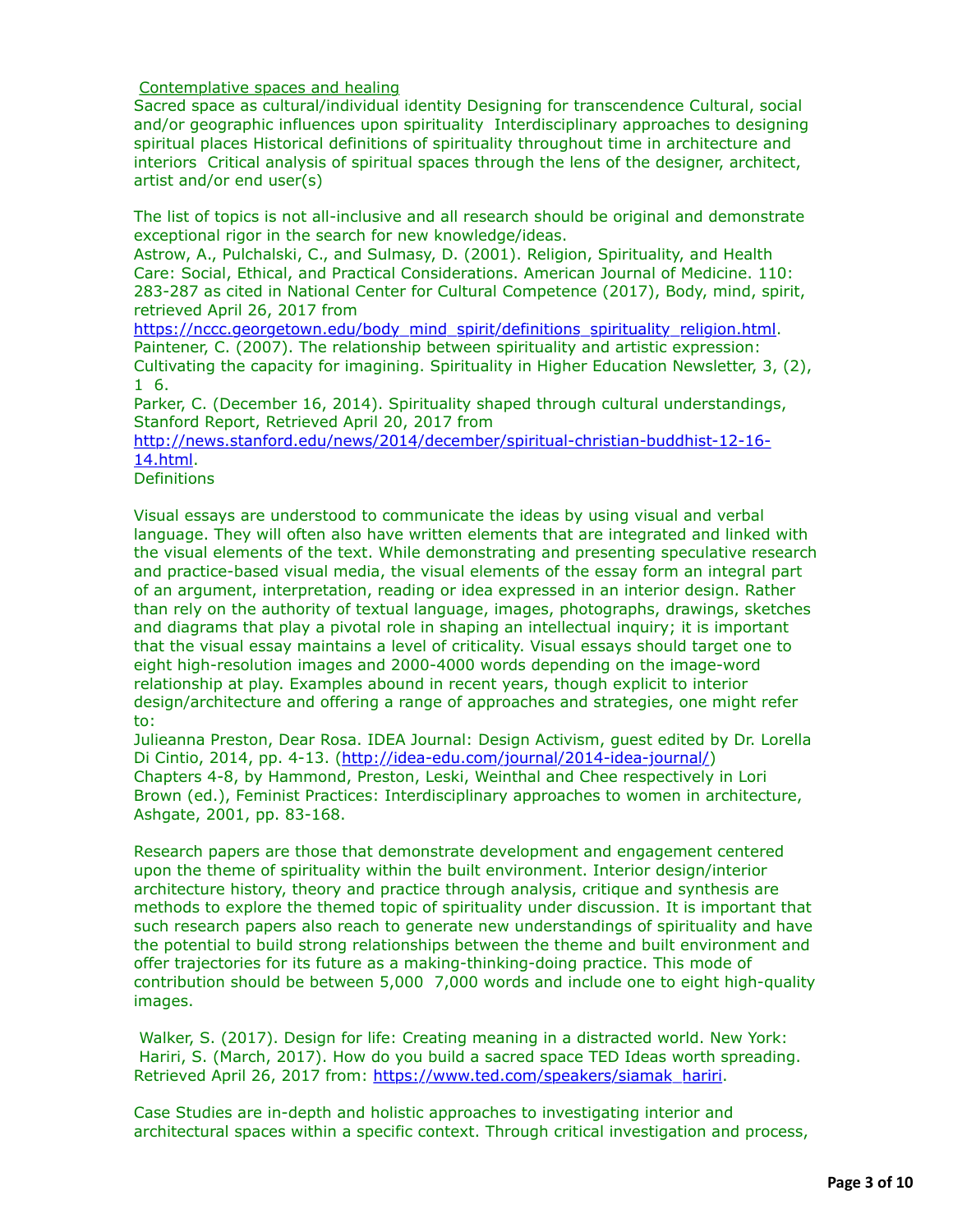case studies present the real-life context for spirituality and explain the many players and behavioral conditions of the space. Authors of case studies present analysis of the space through observation of the end-user within the space, identify and analyze real-life situations that document their analysis of the space that evokes the interpretation of spirituality that is being presented. Process and outcomes are important to case studies which may be:

 exploratory in nature by presenting an idea or theory of spirituality through the investigation of a space and presenting questions for further inquiry; descriptive by documenting an established model of spirituality through space, or interpretive by utilizing a single or multiple case studies to support or challenge models/theories of spirituality.

There are other types of case studies that may be utilized. The critical piece for this submission category is an in-depth process to evaluate spirituality in a specific context. Further information on case studies is available through Zainal (2007) work on this particular research method. This mode of contribution should be between 5,000 7,000 words and include one to eight high-quality images.

Zainal, Z. (2007). Case study as research method. Journal Kemanusiann, 9, 1-6. [Retrieved April 20, 2017 from http://psyking.net/htmlobj-](http://psyking.net/htmlobj-3837/case_study_as_a_research_method.pdf)3837/case\_study\_as\_a\_research\_method.pdf.

Examples of Case Studies:

 Schwarz, B. & Brent, R. (1997). Eero Saarinen's firestone baars chapel: Poetics of a sacred place, Journal of Interior Design, 23. (1), 1997, 37-47. Asojo, A, & Asojo, T. (2015). The influence of indigenous forms, art, and symbols on sacred spaces: A study of two Catholic churches in Nigeria, Journal of Interior Design, 40, (1), 1-17.

Note: The Journal of Interior Design has a print and online presence. The latter can host videos.

DUE DATES FOR SPECIAL ISSUE:

## May 15, 2017 Call for papers

July 1, 2017 Registration of Interest Authors are asked to register their intent to submit a paper by sending a 150-word abstract to Jane Kucko at [jane-kucko@utulsa.edu](applewebdata://8DFD44B5-A39A-476E-B232-4712471B329F/jane-kucko@utulsa.edu). Please put your surname and JID On Spirituality Issue in the subject line. Registration of interest is not refereed, nor is it requirement to submit. However, the acknowledgement of registration facilitates development of a proposal to full research paper by providing confirmation of fit with the special issue. Recognition of fit does not guarantee publication.

March 1, 2018 Full visual essays, research papers, and case studies are due. See submission guidelines below.

March 2019 Publication of JID Special issue: An Exploratory Journey of Spiritualty in Design and Architecture

For questions regarding the call for papers, submission deadlines, or anything related to the content of the Special Issue contact Jane Kucko at [jane-kucko@utulsa.edu.](applewebdata://8DFD44B5-A39A-476E-B232-4712471B329F/jane-kucko@utulsa.edu) Please put your surname and JID On Spirituality Issue in the subject line.

GUIDELINES FOR JID SUBMISSIONS:

Authors should follow the author guidelines found on JIDs website at Wiley Blackwell. [\(http://onlinelibrary.wiley.com/journal/10.1111/\(ISSN\)1939-1668\)](http://onlinelibrary.wiley.com/journal/10.1111/(ISSN)1939-1668).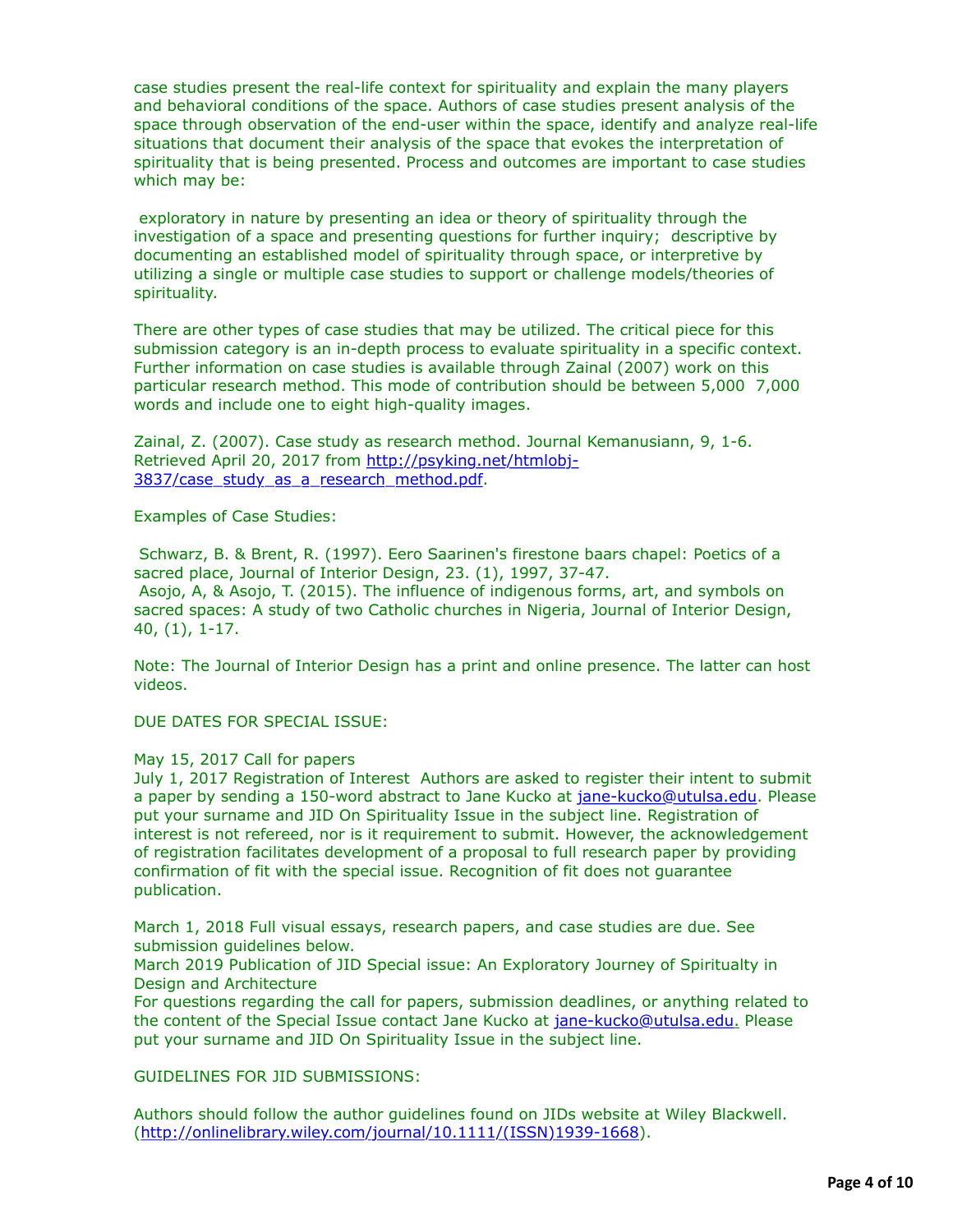Technical questions regarding the submission of documents through the ScholarOne website should be addressed to Claire Hicks at [assistant.jid@gmail.com.](applewebdata://8DFD44B5-A39A-476E-B232-4712471B329F/assistant.jid@gmail.com)

In addition to the visual essay, research paper, or case study, contributions should also include a 250-word abstract formatted in APA or Chicago Manual of Style. The paper should be aligned with the topic of the special issue and comply with the descriptors above. Authors must submit papers via the ScholarOne Manuscripts system on the JID website [\(http://mc.manuscriptcentral.com/interiordesign](http://mc.manuscriptcentral.com/interiordesign)).

Papers must be original work of the author or authors and are not being considered for publication in other journals. Submissions may be checked for originality using plagiarism-detection software.

The Journal of Interior Design is a scholarly, refereed publication dedicated to issues related to the design of the interior environment. Scholarly inquiry representing the entire spectrum of interior design theory, research, education and practice is invited. Submissions are encouraged from educators, designers, anthropologists, architects, historians, psychologists, sociologists, or others interested in interior design and environments.

## GUEST EDITOR:

Jane Kucko, Ph.D., FIDEC Vice Provost for Global Education University of Tulsa Emeritus Faculty, Texas Christian University

John C. Turpin, Ph.D., FIDEC Editor-in-Chief, Journal of Interior Design

### \*\*\*\*\*\*\*\*\*\*\*\*\*\*\*\*\*\*\*\*\*\*\*\*\*\*\*\*\*\*\*\*\*\*\*\*\*\*\*\*\*\*\*\*\*\*\*\*\*\*\*\*\*\*\*\*\*

## **"BLUE, GREEN, CULTURE" 2017 IFLA APR CONGRESS**

Bangkok, Thailand, 2-5 November 2017

## CALL FOR IDEAS PROPOSALS

The 2017 IFLA APR Congress will be held in Bangkok, Thailand from the 2nd to the 5th of November 2017, organized by the Thai Association of Landscape Architects (TALA) The organizing committee is excited to have launched the congress and its theme of "Blue, Green, Culture" during the Festival of Landscape Architecture held in Canberra, Australia in October 2016. We are now calling for abstracts on the ideas of "Blue", "Green", and "Culture" in landscape architecture.

We encourage you to interpret the congress themes yourselves as one of the goals of this years' congress is to explore our different interpretations of "Blue", "Green", and "Culture" and how they intersect in our respective home countries and practice methods.

Congress Chairperson: Wannaporn "Pui" Phornprapha TALA President: Dr.Vipakorn Thumwimol TALA Address: Architect Council of Thailand Bldg. 12 Rama IX Rd. Soi 36 Hua Mak, Bangkapi Bangkok 10240 Thailand Email: [2017iflaapr@gmail.com](applewebdata://8DFD44B5-A39A-476E-B232-4712471B329F/2017iflaapr@gmail.com) [<mailto:2017iflaapr@gmail.com](mailto:2017iflaapr@gmail.com)> Website: www.2017iflaapr.com [<http://www.2017iflaapr.com/>](http://www.2017iflaapr.com/)

SCHEDULE FOR PROPOSALS AND FINAL SUBMISSIONS

 Deadline for abstracts: May 29th, 2017 at12:00am (GMT+7) Acceptance communication: June 26th , 2017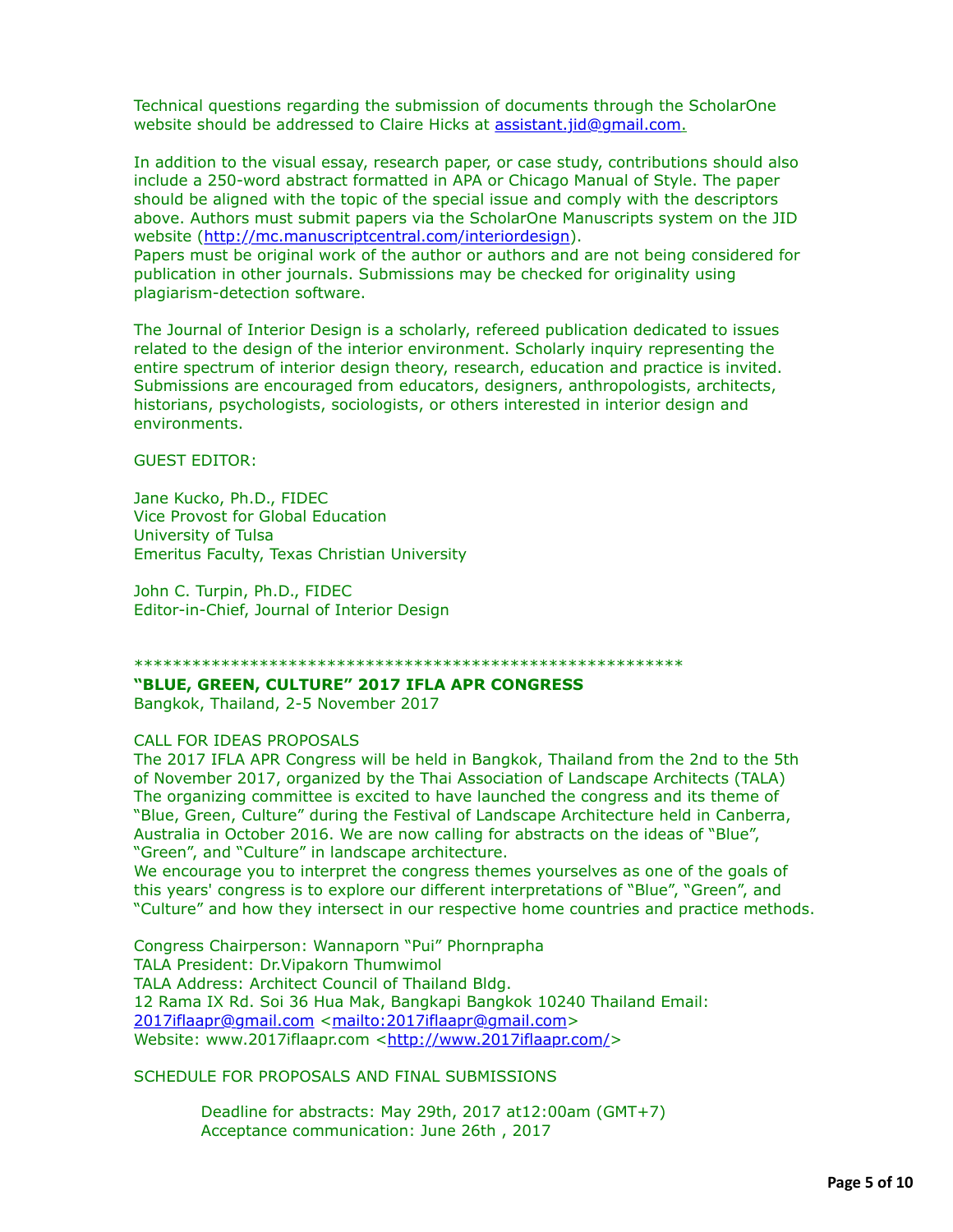Deadline for authors' registration: July 30th, 2017 Deadline for complete papers: October 9th, 2017

## **ENQUIRIES**

Email: [2017iflaapr@gmail.com](applewebdata://8DFD44B5-A39A-476E-B232-4712471B329F/2017iflaapr@gmail.com) For more information, please visit the website: www.2017iflaapr.com <[http://www.2017iflaapr.com/>](http://www.2017iflaapr.com/)

## PARTICIPANTS

The Call for Ideas Abstracts is open to the general public with a preference towards artists, allied professionals, filmmakers and scientists. There will be special sessions for the ideas presentations, however, places are limited and we cannot guarantee a large number of successful applicants.

### PROPOSAL REQUIREMENTS

- A maximum of 1 idea per author will be accepted.
- The abstracts, with a maximum of 300 words, must be presented in English, formatted in A4 (210mm x 297mm), single-space, Arial 11 font, Office Word 14.3 (201 1) or older. It is expressly stated that the language of the Congress is English.

The first line of the heading must indicate which of the 3 themes the abstract refers to, and why the applicant believes it is relevant to the congress theme.

The author must specify in the abstract what format their final presentation will be in. It can range from film, to artwork, to traditional slide format. We are open to anything that can be accommodated in the congress.

The author must present a CV of no more than 500 words.

The abstract and the CV must be emailed to [2017iflaapr@gmail.com](applewebdata://8DFD44B5-A39A-476E-B232-4712471B329F/2017iflaapr@gmail.com) by May 29th, 2017 at 12.00am (GMT +7). Successful applicants will receive confirmation by June 26th, 2017.

The title of the email must clearly have the phrase "Call for Ideas" in the subject line.

SUBMISSION REQUIREMENTS

The final submission must be presented in English.

• A separate PDF is required with the following information: title of the work, format and presentation requirements (such as AV system etc.), name of author or authors, affiliation or institution they represent (if necessary), address and e-mail address.

• The curator of the Congress Ideas reserves the right to make editorial changes to the submission, but will consult the author/s prior to publishing.

Even if an abstract is accepted, the submission will not be published if it does not meet the requirements (deadline, format, etc.).

# \*\*\*\*\*\*\*\*\*\*\*\*\*\*\*\*\*\*\*\*\*\*\*\*\*\*\*\*\*\*\*\*\*\*\*\*\*\*\*\*\*\*\*\*\*\*\*

**Call for papers is open to PLACES OF FAITH 2018 (April 18-20, Lisbon, Portugal)** International Conferece on Cultural, Political, Socio-Economic, Artistic and Architectural Expressions of Religion.

**Deadline for abstracts submission**: **July 31, 2017.**  <http://places.greenlines-institute.org/bannerredirect/>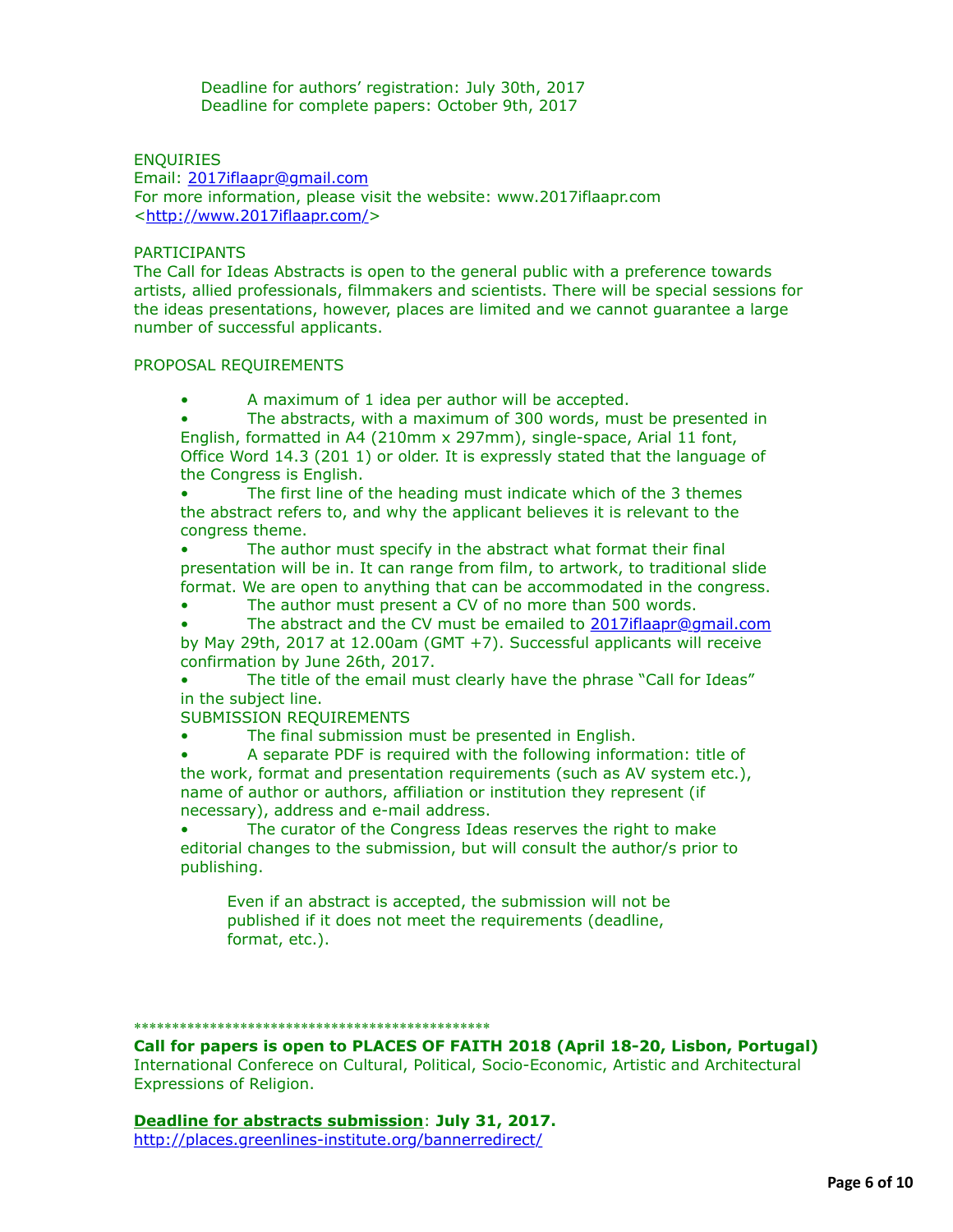# **PLACES OF FAITH 2018** is organized by the Green Lines Institute for Sustainable Development.

It aims at debating the religious phenomena from a plural perspective in the framework of humanities, social sciences, art and architecture. The focus of the conference is therefore not religion as theology *per se*, but religion as a multifaceted and plural social phenomenon. *Places* is used in a multi-semantic way, encompassing conceptual constructions, social structures, artefacts, and the actual physical places of human architecture.

## CONFERENCE TOPICS

- 01- Religious phenomena as expressions of faith
- 02- Religious equity
- 03- Religion and social structures
- 04- Religion and politics
- 05- Religion and economics
- 06- Religion and tourism
- 07- Religious heritage
- 08- Sacred art, music and literature
- 09- Sacred architectural spaces: their meaning, evolution, transformation and adaptation

## CONFERENCE VENUE

The conference will be held in Lisbon, Portugal.

CONFERENCE CONTACTS PLACES OF FAITH 2018 Conference Secretariat Green Lines Institute Av. Alcaides de Faria, 377 S12 4750-106 Barcelos - Portugal [places2018@greenlines-institute.org](applewebdata://8DFD44B5-A39A-476E-B232-4712471B329F/places2018@greenlines-institute.org)

## \*\*\*\*\*\*\*\*\*\*\*\*\*\*\*\*\*\*\*\*\*\*\*\*\*\*\*\*\*\*\*\*\*\*\*\*\*\*\*\*\*\*\*\*\*\*\*

**Health: The Design, Planning and Politics of How and Where We Live** 25th to 26th January 2018 Bristol, United Kingdom Web address:<http://architecturemps.com/bristol-2018/>

Architects for Health and WHO keynotes at this major international / interdisciplinary conference. Multiple publications. Disciplines range from health to architecture. Themes healthy cities, homes, design for life, accessibility and more.

This conference reflects a broad set of interrelated concerns about health and the places we inhabit. It seeks to better understand the interconnectedness and potential solutions to the problems associated with health and the built environment.

To that end, it draws together health professionals, government representatives, social scientists, anthropologists, architects and urban planners. It is open to various debates, examples of which could include, but are not limited to: healthy homes, walkable cities, design for ageing, dementia and the built environment, health equality and urban poverty, community health services, neighbourhood support and wellbeing, urban sanitation and communicable disease, the role of transport infrastructures and government policy, and the cost implications of 'unhealthy' cities etc.

These multiple issues will be organized into strands seeking to facilitate 'joined-up'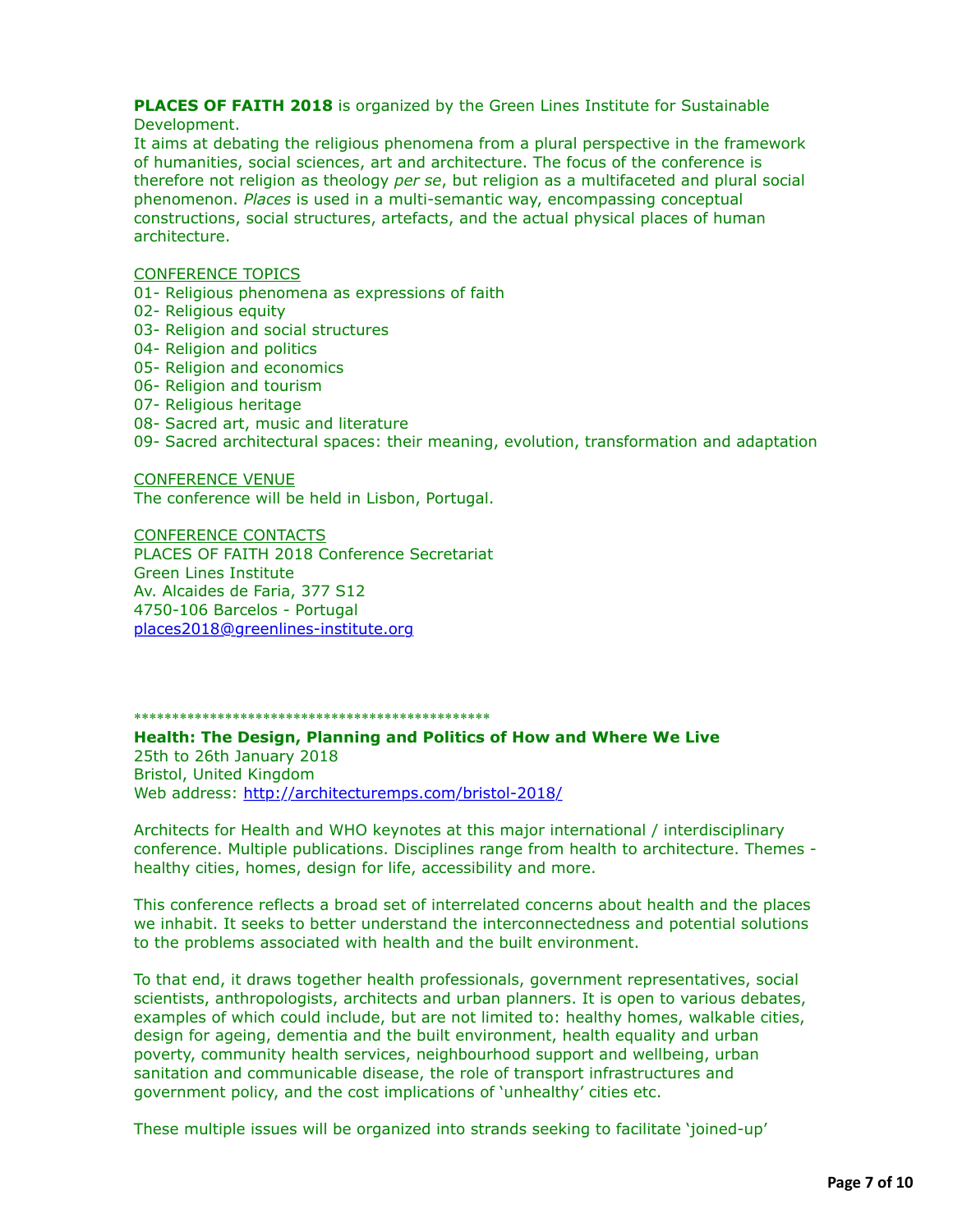thinking about health and the built environment across disciplines, across scales and across countries.

**Organisers:** WORLD HEALTH ORGANISATION Collaborating Centre and the Department of Architecture, UWE, with AMPS. In collaboration with the Public Health Film Society.

**Keynote 1:** Christopher Shaw. Chair, Architects for Health <<https://>www.architectsforhealth.com/>

**Keynote 2:** Faculty of Public Health (TBC)

## **Abstract Submissions: 1st June (Round One)**

Abstract Submission Form <http://architecturemps.com/wp[content/uploads/2017/03/Name\\_Surname\\_Summary-Title\\_Abstract-UWE-1.docx](http://architecturemps.com/wp-content/uploads/2017/03/Name_Surname_Summary-Title_Abstract-UWE-1.docx)>

### **Key Dates:**

**01 June 2017: Abstract Submission (Round 1)** | 15 June: Abstract Feedback \* 30 October 2017: Abstract Submission (Round 2) 10 January: Registration closes

**25-26 January 2018: Conference**

01 April 2018: Full Paper Submissions (where applicable)

15 May 2018: Feedback for publication

15 September 2018: Publication of Full papers begins

Enquiries: [admin@architecturemps.com](applewebdata://8DFD44B5-A39A-476E-B232-4712471B329F/admin@architecturemps.com) **Web address: <http://architecturemps.com/bristol-2018/>** Sponsored by: University of the West of England

#### **NEWS \*\*\*\*\*\*\*\*\*\*\*\*\*\*\*\*\*\*\*\*\*\*\*\*\*\*\*\*\***

**How high-tech replicas can help save our cultural heritage** <http://www.pbs.org/newshour/bb/high-tech-replicas-can-help-save-cultural-heritage/>

Cultural objects around the world are routinely threatened by war, looting and human impact. But a kind of modern-day renaissance workshop called Factum Arte outside Madrid is taking an innovative approach to understanding and preserving the heritage and integrity of cultural works by copying them. Jeffrey Brown reports from Spain.

#### **\*\*\*\*\*\*\*\*\*\*\*\*\*\*\*\*\*\*\*\*\*\*\*\*\*\*\*\*\***

**Can literature and philosophy boost corporate creativity?** (appeared in the Washington Post, April 10) [https://www.pressreader.com/usa/the-washington-post](https://www.pressreader.com/usa/the-washington-post-sunday/20170430/282183650949259)sunday/20170430/282183650949259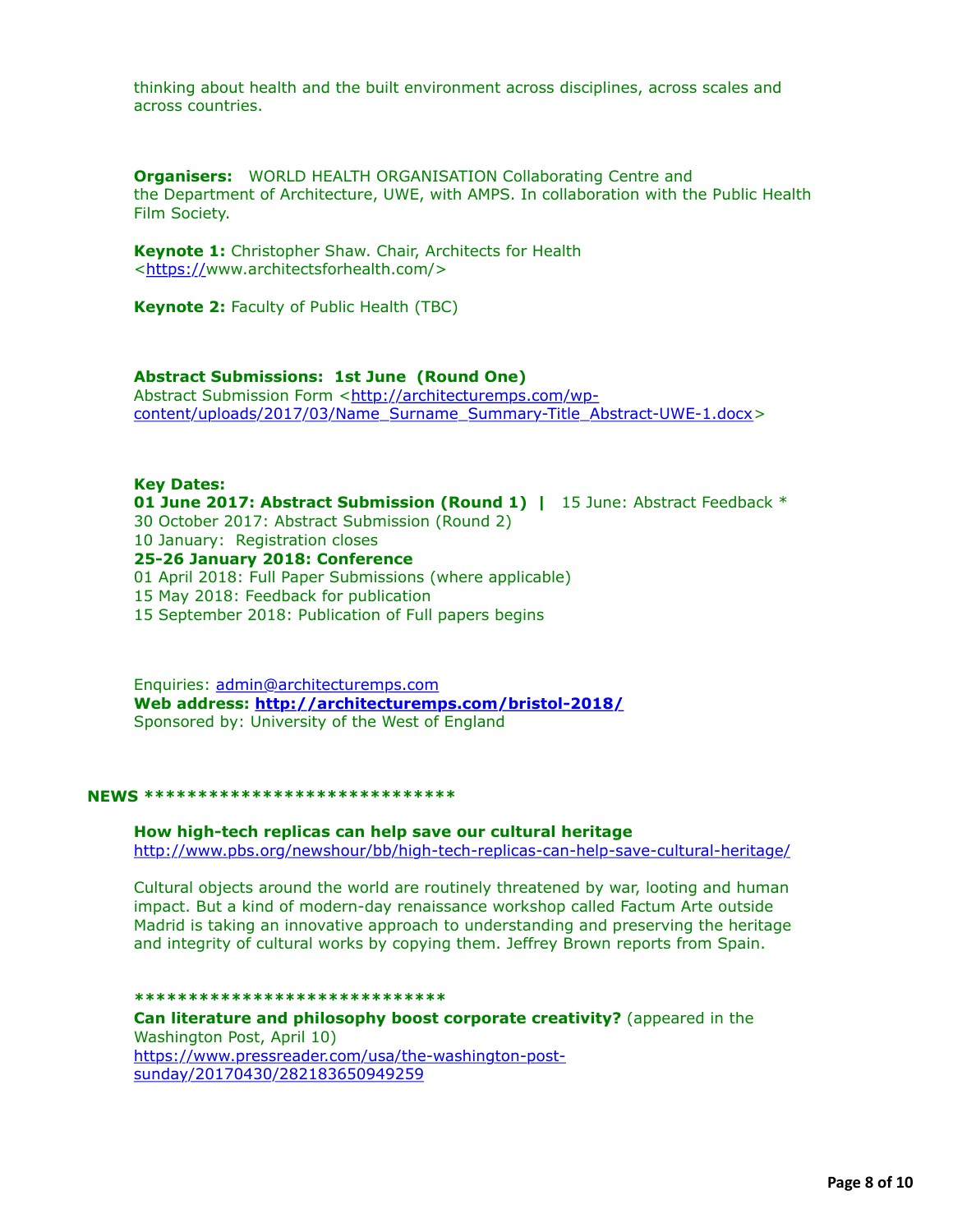#### **BOOKS \*\*\*\*\*\*\*\*\*\*\*\*\*\*\*\*\*\*\*\*\*\*\*\*\*\*\*\*\***

### **Religion in the Anthropocene**

Edited by *Celia E. Deane-Drummond, Sigurd Bergmann , Markus Vogt* Foreword by *Heinrich Bedford-Strohm* <http://wipfandstock.com/religion-in-the-anthropocene.html>

This book charts a new direction in humanities scholarship through serious engagement with the geopolitical concept of the Anthropocene. Drawing on religious studies, theology, social science, history and philosophy, and what can be broadly termed the environmental humanities, this collection represents a groundbreaking critical analysis of diverse narratives on the Anthropocene.

The contributors to this volume recognize that the Anthropocene began as a geological concept, the age of the humans, but that its implications are much wider than this. Will the Anthropocene have good or bad ethical outcomes? Does the Anthropocene idea challenge the possibility of a sacred Nature, which shores up many religious approaches to environmental ethics? Or is the Anthropocene a secularized theological anthropology more properly dealt with through traditional concepts from Catholic social teaching on human ecology? Do theological traditions, such as Christology, reinforce negative aspects of the Anthropocene?

 Not all contributors in this volume agree with the answers to these different questions. Readers will be challenged, provoked, and stimulated by this book.

"Interpreting what it means to live in a time characterized by pervasive human influence throughout Earth's systems involves questions and narratives that appear religious in scope, even while they also challenge conventional religious thought. The essays in this collection, edited well so that they are both coherent and helpfully contradictory with one another, offer readers multiple ways into the conflicts and possibilities in the idea of the Anthropocene."

 --Willis Jenkins, Associate Professor of Religious Studies, University of Virginia

"This timely book takes the notion of the Anthropocene literally by providing historical, theological, philosophical, and ethical elaborations on what it actually means that humanity has become a dominant force of the earth system. It is a scholarly account of the deeper human dimensions of the Anthropocene, moving beyond its predominating framing as a natural science phenomenon."

 --Dieter Gerten, earth system scientist, Potsdam Institute for Climate Impact Research, professor, Humboldt-Universitat zu Berlin, Geography **Department** 

"*Religion in the Anthropocene* marks the first thorough treatment of religious and quasi-religious dimensions of the Anthropocene from perspectives as diverse as philosophy, theology, anthropology, and history, among others. This impressive collection of international scholarly voices aims not at consensus or easy answers, but fully explores the Anthropocene's profoundly ambivalent implications for humanity's place in nature and deep time, and our responsibilities for nonhuman others. Readers new to the topic, as well as scholars in the field, will come away with fresh--and sometimes disconcerting--insights into what it means to be human in the Age of Humans."